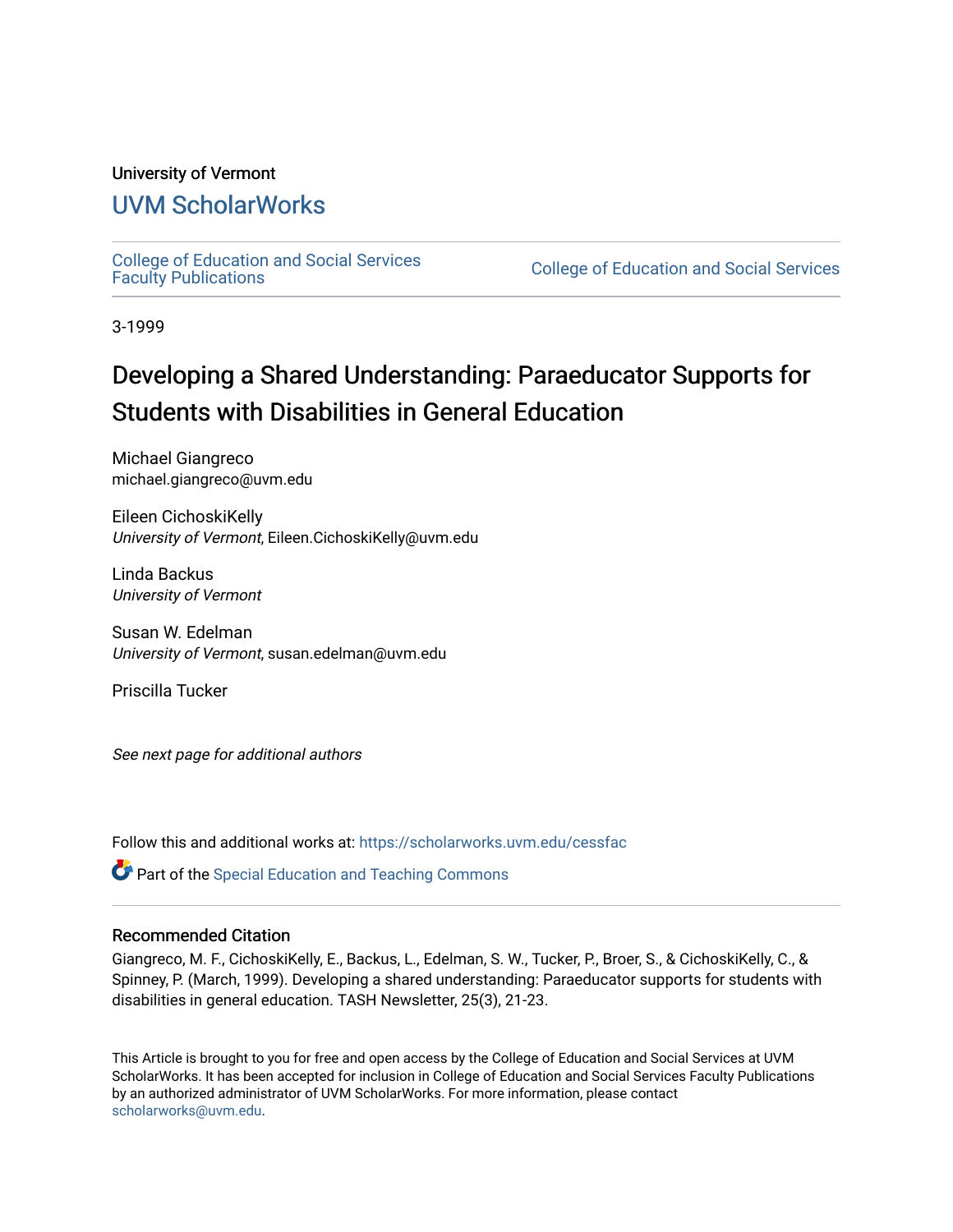#### Authors

Michael Giangreco, Eileen CichoskiKelly, Linda Backus, Susan W. Edelman, Priscilla Tucker, Stephen M. Broer, Christopher CichoskiKelly, and Pam Spinney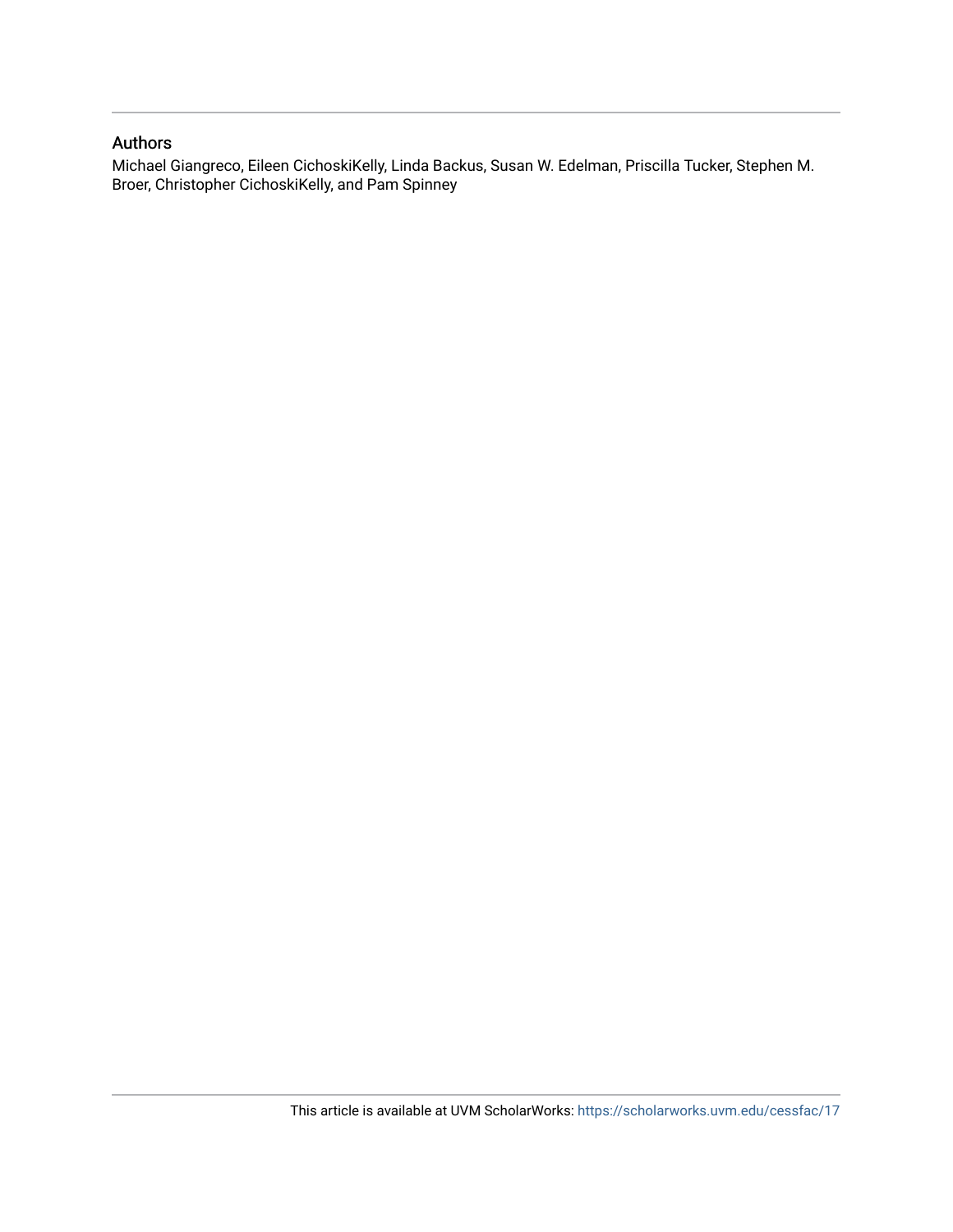# **Developing a Shared Understanding: Paraeducator Supports for Students with Disabilities in General Education**

BY MICHAEL F. GIANGRECO, EILEEN CICHOSKIKELLY, LINDA BACKUS, SUSAN W. EDELMAN, PRISCILLA TUCKER, STEVE BROER, AND CHRISTOPHER CICHOSKIKELLY; CENTER ON DISABILITY & COMMUNITY INCLUSION-UNIVERSITY OF VERMONT; AND PAM SPINNEY, FAMILY & EDUCATIONAL SUPPORT TEAM, VERMONT DEPARTMENT OF EDUCATION

#### **Introduction**

I n order for groups of people to<br>become effective teams it is vital that<br>they develop a shared understanding<br>file underliefs unluse and become effective teams it is vital that of the underlying beliefs, values, and principles that will guide their work together. This shared understanding evolves over time as members learn about each other, spend time together, and engage in the work of their group.

**STRUCTURE IN ACCEPT** 

Having a shared understanding provides a basic structure within which teams:

- develop common goals;
- determine actions that will lead toward the attainment of their goals;
- ensure that their actions are consistent with their beliefs; and
- judge whether their efforts have been successful.

In essence, having a shared understanding helps team members develop their collective vision of the direction in which they would like to head. Therefore, a shared understanding is a statement of what is aspired to, rather than necessarily what currently is. In seeking to establish the what, prior to the how, developing a shared understanding is an

initial step that must be followed by effective planning, implementation, and evaluation if the aspirations of the team are to be realized.

What constitutes an appropriate level of training to be an effective paraeducator<sup>1</sup> is currently a topic of national debate. However, there does seem to be widespread consensus that some level of orientation and training is required for individuals to be effective paraeducators. While some states have developed standards for paraeducators or enacted certification requirements, many have not. Under the provisions of IDEA, it is the responsibility of each state and local education agency to ensure that "qualified personnel" are working with students in their schools.

This article lists a set of statements that reflect the shared understanding of the authors regarding paraeducator supports for students with disabilities in general education classes. This shared understanding is based on our collective personal and professional experiences as parents, community members. advocates, paraeducators, teachers, special educators, related services providers, and administrators. We have combined those experiences with what we have learned

from educational literature and research.

In presenting the following set of statements it is not our intention to suggest that these are the only, best, or correct components to be included. Rather we present them as our thoughts at this point in time, with the knowledge that they have changed since we first drafted them and we expect that they will continue to evolve. We hope that they will be helpful to other groups who are interested in paraeducator issues and foremost are interested in quality education for all students. In this context they can be used as a starting point in developing a shared understanding among the people in your own setting.

Ask yourself what you think about the items we have listed. How might you reword them to reflect your own collective thoughts and match your own situation? Are there any you would delete or add to those listed here? The set of statements included in one's shared understanding can also be used as a practical tool. It can help teams identify and prioritize their needs by collecting facts about the status of each component of the shared understanding using a selfassessment format. An action-planning *Continued on page* 22

<sup>&#</sup>x27;Throughout the remainder of this anicle you will notice that we have used the generic term "paraeducator" to refer to individuals who are trained to work with. and alongside. educators in classrooms and other educational settings to support the education of students with and without disabilities ma \"ariety of capacities (e.g., physically. socially, instructionally). Paraeducators are school employees who, while not hired to work in the capacity of J professional position (e.g., teacher. special educator, related services provider). do provide important supportive services in schools under the direction and supervision of qualified school personnel.

We recognize that the terms used to refer to these school personnel vary widely and often are used interchangeably (e.g., teacher assistant, teacher J1de, instructional assistant, program assistant, educational technician, job coach). Individuals with these various job titles are referred to in the <sup>In</sup>dividuals with Disabilities Education Act (IDEA) as "paraprofessionals." We support the use of locally adopted job titles that are descriptive of the work done by these school personnel and which are designed to establish or increase respect for individuals who are providing these vital educational supports to students.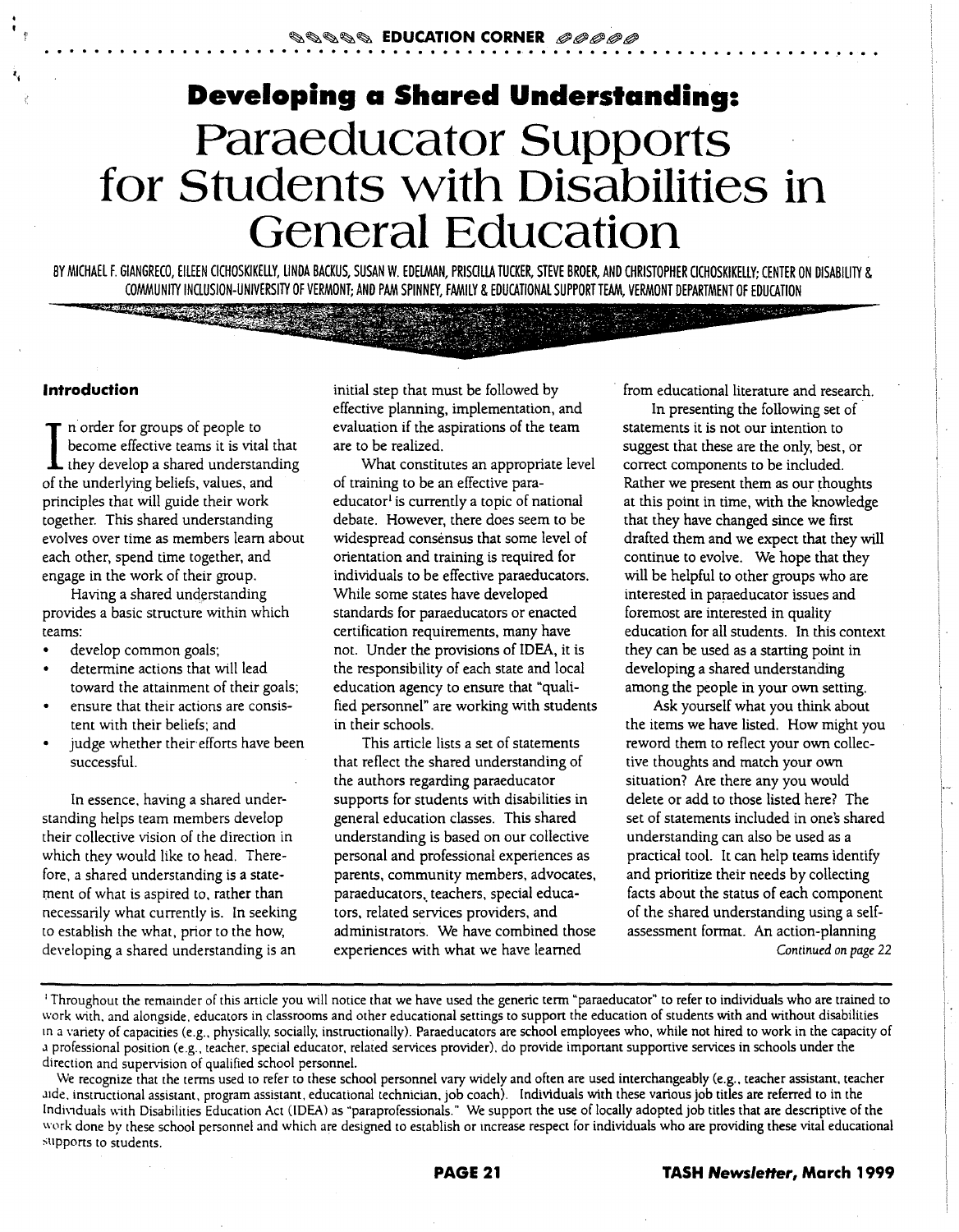# **Developing a Shared Understanding**

*Continued from page 21* 

"

process that includes this application of a shared understanding is currently being developed and field-tested by staff at the Center on Disability and Community Inclusion in conjunction with the Vermont Department of Education and local schools.

#### **Acknowledging Paraeducators**

- 1. Paraeducators should be considered members of the educational teams for the students with whom they work. These teams typically consist of the student (when appropriate), the student's parents, teachers, special educators, and others as needed on an ongoing or situational basis (e.g., related services providers, school nurse, bus driver, mentors with similar disabilities as the student).
- 2. Paraeducators provide important services that influence student learning, social/emotional development, and inclusion.
- 3. Paraeducators should be valued, appreciated, and recognized for their unique competencies, hard work, and contributions to the classroom, school, and community.

#### **Orienting & Training Para educators**

- 4. Paraeducators should receive orientation (e.g., information about the student, classroom, and school) and entry-level training prior to working directly with students (e.g., family-centered principles; multicultural and other diversity issues; teamwork; inclusive education; roles and responsibilities of team members; principles of learning, to name a few).
- 5. Paraeducators should receive ongoing, on-the-job, training to match their specific job responsibilities and assignments.
- 6. Paraeducators should have access to ongoing learning opportunities, in addition to their on-the-job experiences (e.g., workshops, courses, internet study), that promote their skill development in relevant areas

(e.g., supporting students with challenging behaviors; approaches to literacy; use of technology; needs of students with low incidence disabilities) and have input into what training they need.

7. Paraeducator training experiences should be designed to allow individuals to gain continuing education or college/university credit.

#### **Hiring & Assigning Paraeducators**

- 8. Practices should be established to recruit, hire, and retain paraeducators.
- 9. Substitute paraeducators should be recruited and trained to ensure that a student's access to education and participation in his/her educational program is not unduly disrupted when the regular paraeducator is unavailable due to occurrences such as illness, injury, personal leave, or professional development.
- 10. Each school should have an agreed upon team process and criteria for determining whether paraeducator support is needed for students with . disabilities to receive an appropriate education.
- 11. When paraeducator support is determined to be necessary for a student, a written plan should explicitly clarify the nature and extent of the support and explain how it is referenced to the student's educational program (e.g., IEP goals, general education curriculum).
- 12. In most circumstances it is advisable to assign paraeducators to classrooms or instructional programs rather than to an individual student. In the rare cases when a paraeducator is needed for an individual student, efforts should be made to ensure that paraeducators provide supportive, rather than primary or exclusive, services.
- 13. When administrators make work assignments and re-assignments to meet students' educational needs, it is advisable to gain input directly from paraeducators and other team members (e.g., parents, teachers, special educators, related services providers) to understand factors that may influence job performance, job satisfaction,

and reduce burn-out (e.g., variety of duties; interpersonal dynamics; individual skills and interests; longevity with a particular student).

- 14. Paraeducators should have an accurate job description that outlines their roles and responsibilities. This job description should be commensurate with the paraeducator's skill level as it pertains to students both with and without disabilities.
- 15. Paraeducators should be compensated in accordance with their level of education, training, experience, and skills.

#### **Paraeducator Interactions with Students & Staff**

- 16. Paraeducators are expected to demonstrate constructive interpersonal skills with students and other team members (e.g., use respectful communication when speaking with or about others; maintain confidentiality; ensure dignity when providing personal care).
- 17. Paraeducators should develop and demonstrate attitudes and work habits that encourage student independence; foster appropriate interdependence; promote inclusion and peer interactions; enhance each students' self-image; and prevent the unintended negative effects often associated with the potential overinvolvement and proximity of adults.

#### **Roles & Responsibilities of Paraeducators**

- 18. Within the classroom, on a day-today basis, the classroom teacher is the instructional leader and interacts directly on an ongoing basis with students who have disabilities. Paraeducators, under the direction of the teacher and special educators, function as vital support to students under the direction of the teacher and special educators.
- 19. Teachers, special educators, and related services providers (e.g., speech/language pathologists, physical therapists, occupational therapists, school psychologists) have the ultimate responsibility for ensuring the appropriate design, implementation, and evalua-*Continued on page 23*

### **TASH Newsletter, March 1999**